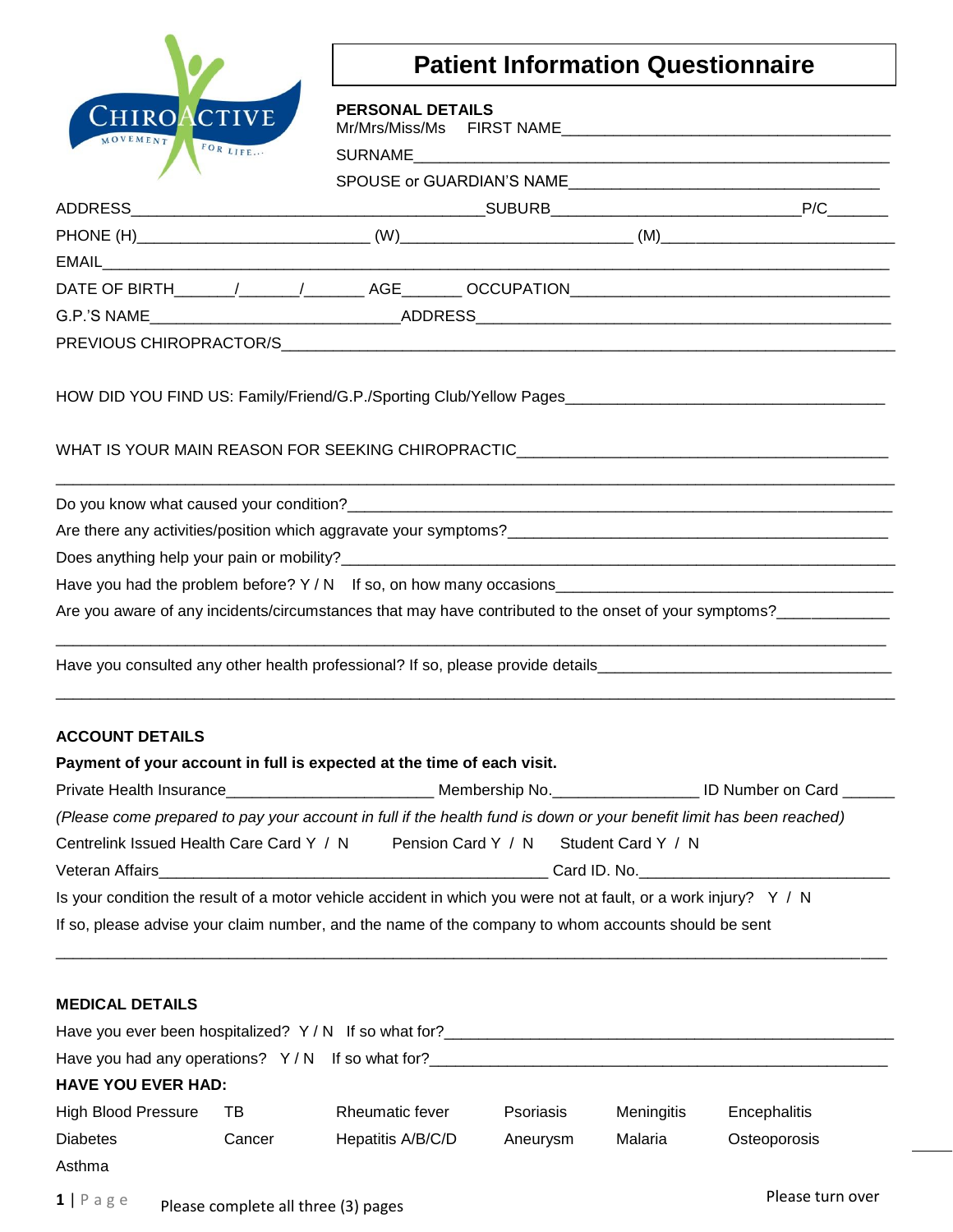## **HAVE YOU HAD ANY RECENT:**

| Nausea              | Palpitations                                                                                        | <b>Blurred vision</b>  |                                     | Cold hands or feet                                                                    |  |
|---------------------|-----------------------------------------------------------------------------------------------------|------------------------|-------------------------------------|---------------------------------------------------------------------------------------|--|
| Shortness of breath | Reduced energy                                                                                      | Bruise or bleed easily |                                     | <b>Night Sweats</b>                                                                   |  |
| Weight loss or gain | Difficulty swallowing                                                                               | Changes in sensation   |                                     | <b>Dizziness</b>                                                                      |  |
| Chest pain          | Fever                                                                                               |                        | Change of bladder or bowel function |                                                                                       |  |
|                     |                                                                                                     |                        |                                     |                                                                                       |  |
|                     |                                                                                                     |                        |                                     |                                                                                       |  |
|                     | Are you currently taking Cortisone Y / N Anti inflammatory Y / N<br>Warfarin Y / N                  |                        |                                     |                                                                                       |  |
|                     |                                                                                                     |                        |                                     |                                                                                       |  |
|                     |                                                                                                     |                        |                                     |                                                                                       |  |
|                     | HAVE YOU EVER SUSTAINED ANY PHYSICAL TRAUMAS?<br>Falls Car accidents Broken bones Sporting injuries |                        | Assaults                            |                                                                                       |  |
|                     |                                                                                                     |                        |                                     |                                                                                       |  |
|                     |                                                                                                     |                        |                                     |                                                                                       |  |
|                     |                                                                                                     |                        |                                     | PLEASE USE THE LETTERS BELOW TO INDICATE THE TYPE AND LOCATION OF YOUR SENSATIONS NOW |  |

| $A - A$ che                                       | $B - B$ urning     | $N -$ Numbness                                           |
|---------------------------------------------------|--------------------|----------------------------------------------------------|
| $P - P$ ins and Needles                           | $S -$ Stabbing     | O - Other                                                |
| ချင်<br>၁၉<br>مه من ماه<br>م<br>$\mathbf{I}$<br>ړ | 'n.<br>ا با<br>षी∰ | 11122222<br>v<br>$\overline{\mathcal{J}}$<br><b>ARBA</b> |

 $\mathcal{L}^{\text{max}}_{\text{max}}$